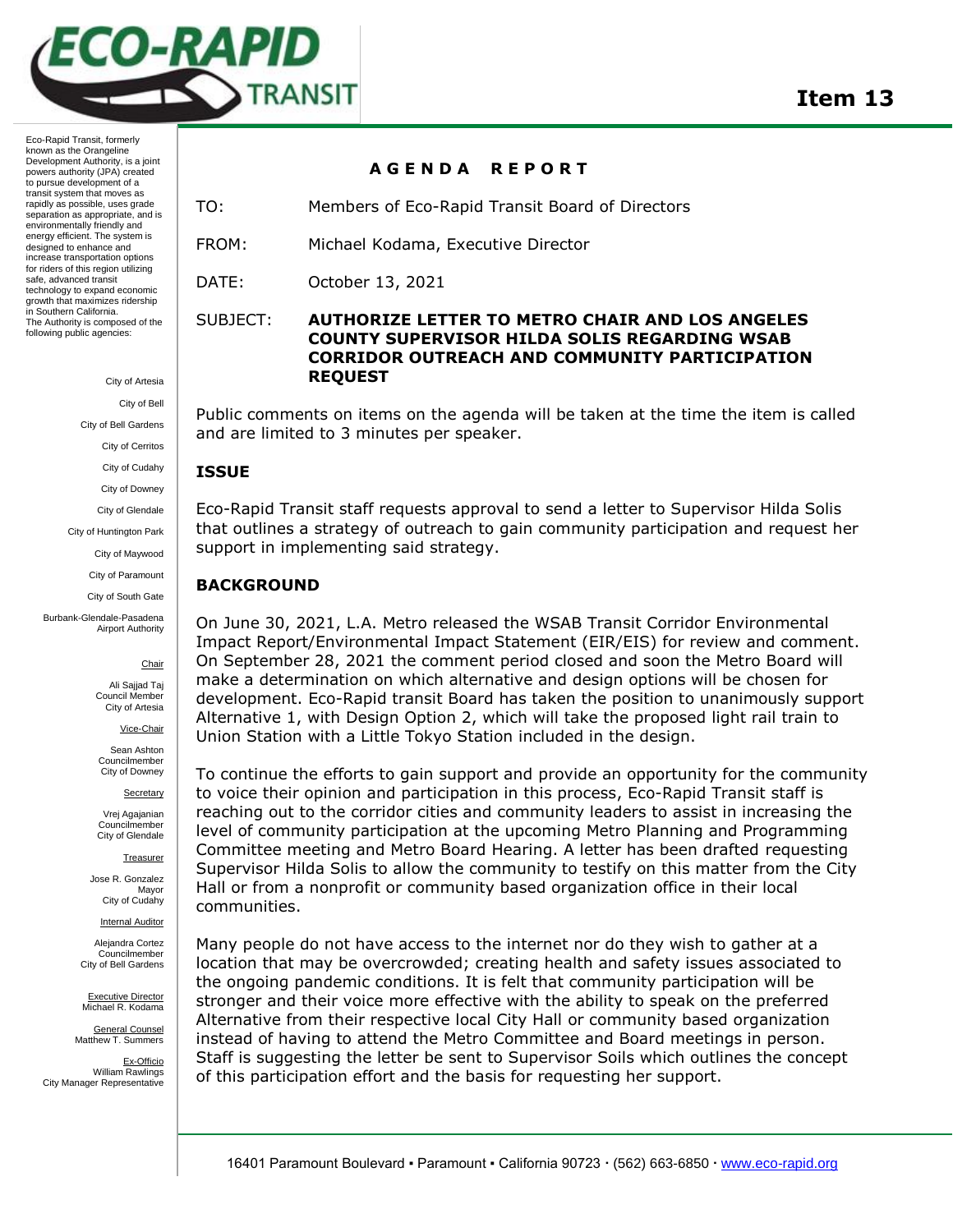

Eco-Rapid Transit, formerly known as the Orangeline Development Authority, is a joint powers authority (JPA) created to pursue development of a transit system that moves as rapidly as possible, uses grade separation as appropriate, and is environmentally friendly and energy efficient. The system is designed to enhance and increase transportation options for riders of this region utilizing safe, advanced transit technology to expand economic growth that maximizes ridership in Southern California. The Authority is composed of the following public agencies:

City of Artesia

City of Bell

City of Bell Gardens

City of Cerritos

City of Cudahy

City of Downey City of Glendale

City of Huntington Park

City of Maywood

City of Paramount

City of South Gate

Burbank-Glendale-Pasadena Airport Authority

### **Chair**

Ali Sajjad Taj Council Member City of Artesia

Vice-Chair

Sean Ashton Councilmember City of Downey

Secretary

Vrej Agajanian Councilmember City of Glendale

#### **Treasurer**

Jose R. Gonzalez Mayor City of Cudahy

**Internal Auditor** 

Alejandra Cortez Councilmember City of Bell Gardens

Executive Director Michael R. Kodama

General Counsel Matthew T. Summers

Ex-Officio William Rawlings City Manager Representative

## **RECOMMENDATION**

It is recommended that the Board:

- 1. Authorize staff to send a letter to Metro Chair and Los Angeles County Supervisor Hilda Solis Requesting the inclusion of local city halls, non profits and/or community based organizations as an alternate site to deliver comments and participate on the Metro West Santa Ana Branch Locally Preferred Alternative Agenda Item at the Metro Planning and Programming Committee Meeting and Metro Board Meeting.
- 2. Discuss information presented and offer action on item; and/or
- 3. Receive and file the item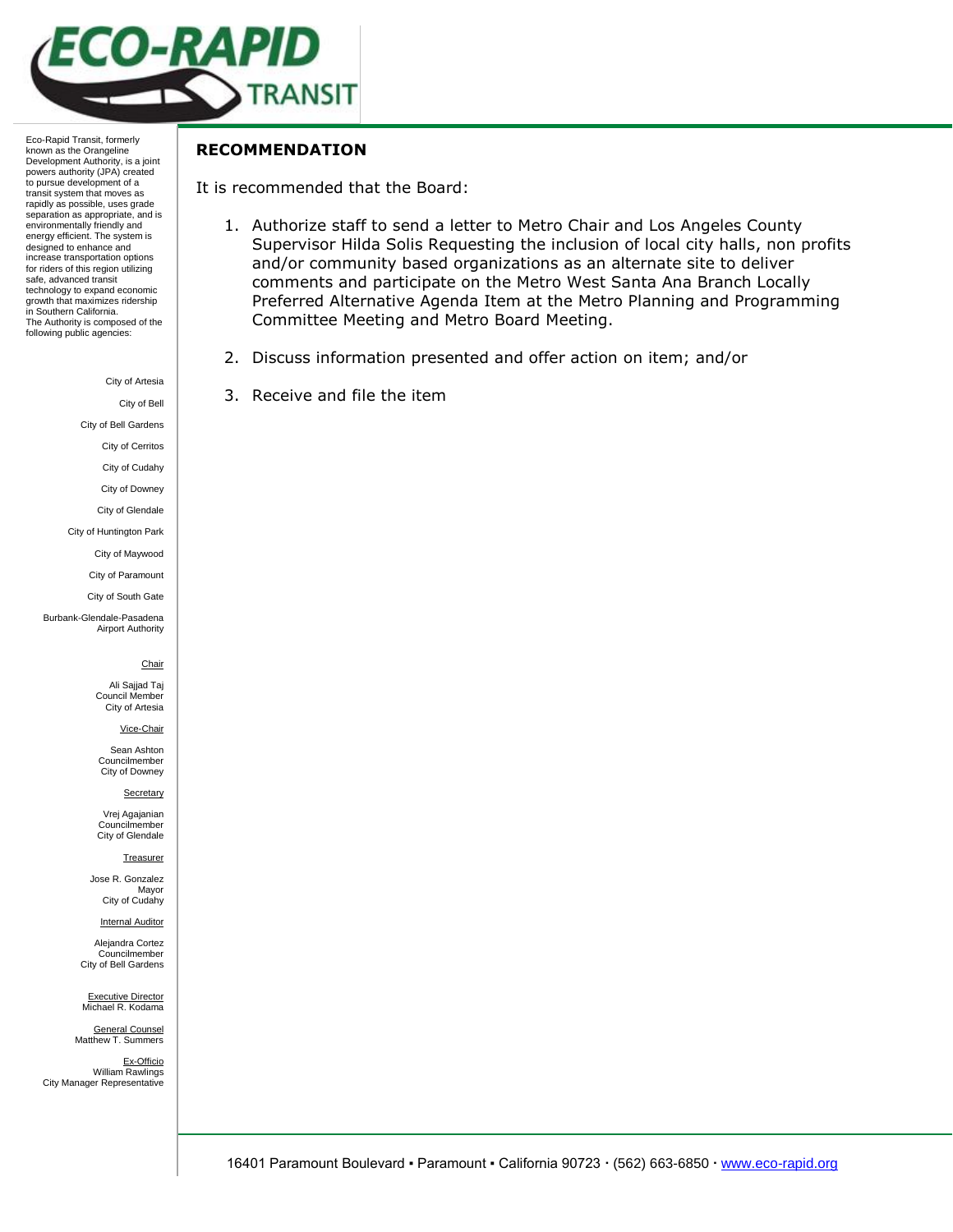October 13, 2021



Eco-Rapid Transit, formerly known as the Orangeline Development Authority, is a joint powers authority (JPA) created to pursue development of a transit system that moves as rapidly as possible, uses grade separation as appropriate, and is environmentally friendly and energy efficient. The system is designed to enhance and increase transportation options for riders of this region utilizing safe, advanced transit technology toexpand economic growth that maximizes ridership in Southern California. The Authority is composed of the following public agencies:

> City of Artesia City of Bel City of Bell Gardens City of Cerritos City of Cudahy City of Downey City of Glendale City of Huntington Park City of Maywood City of Paramount City of South Gate Burbank-Glendale-Pasadena Airport Authority

#### **Chair**

Ali Sajjad Taj Council Member City of Artesia

Vice-Chair

Sean Ashton Councilmember City of Downey

**Secretary** 

Vrej Agajanian Councilmember City of Glendale

Treasurer

Jose R. Gonzalez Mayor City of Cudahy

Internal Auditor

Alejandra Cortez **Councilmember** City of Bell Gardens

Executive Director Michael R. Kodama

General Counsel Matthew T. Summers

Ex-Officio William Rawlings City Manager Representative Honorable Hilda Solis Los Angeles County Supervisor, District 1 856 Kenneth Hahn Hall of Administration 500 West Temple Street Los Angeles CA 90012

### **RE: Request for Community Participation Support and Assistance**

Dear Supervisor Hilda Solis,

As you are aware, on June 30, 2021, the Los Angeles County Metropolitan Transportation Authority (Metro) released the West Santa Ana Branch (WSAB) Transit Corridor Environmental Impact Report/Environmental Impact Statement (EIR/EIS) for review and comment. On September 28, 2021, the comment period closed and soon the Metro Board will make a determination on which alternative and design option will be chosen for development. The Eco-Rapid Transit Board unanimously supports Alternative 1, with Design Option 2, which will take the proposed light rail train alignment from the Artesia Station to Union Station, with the Little Tokyo Station included in the design. This alternative and design option is the only one that will achieve the goals and objectives the transit line originally intended. We believe this is what our community needs and wants for their future transportation objective.

Prior to, and throughout the comment period, Eco-Rapid Transit has worked diligently to inform the community and gather opinions about the WSAB Project. To continue this effort in lifting the community's voice and participation, Eco-Rapid Transit is reaching out to ask for your support in working with the corridor cities and community leaders to assist in increasing the level of community participation at the upcoming Metro Planning and Programming Committee meeting and Metro Board Hearings to be held in January.

As an option, it is felt that it would be beneficial to allow the community to testify on this matter from City Hall's and/or nonprofit and community-based organization offices in their local communities. Many people do not have access to the internet nor do they wish to gather at a location that may be overcrowded; creating health and safety issues associated to the ongoing pandemic conditions, but they want to be heard. It is felt that community participation will be stronger and their voice more effective with the ability to speak on their preferred Alternative from their respective local City Hall, nonprofit or community-based organization offices as an alternative to attending the Metro Committee and Board meetings in person. For example, if the meetings can be broadcasted on big screens in the council chambers or other city facilities, people can gather in smaller numbers along the West Santa Ana Branch corridor and testify about the project and their preferred alternative and design option. We look at this as a great opportunity for exposure for the Project which gives the community a feeling that care and consideration has been afforded them to accommodate their need to be heard even in this continued pandemic state of emergency.

16401 Paramount Boulevard ▪ Paramount ▪ California 90723 (562) 663-6850 [www.eco-rapid.org](about:blank)